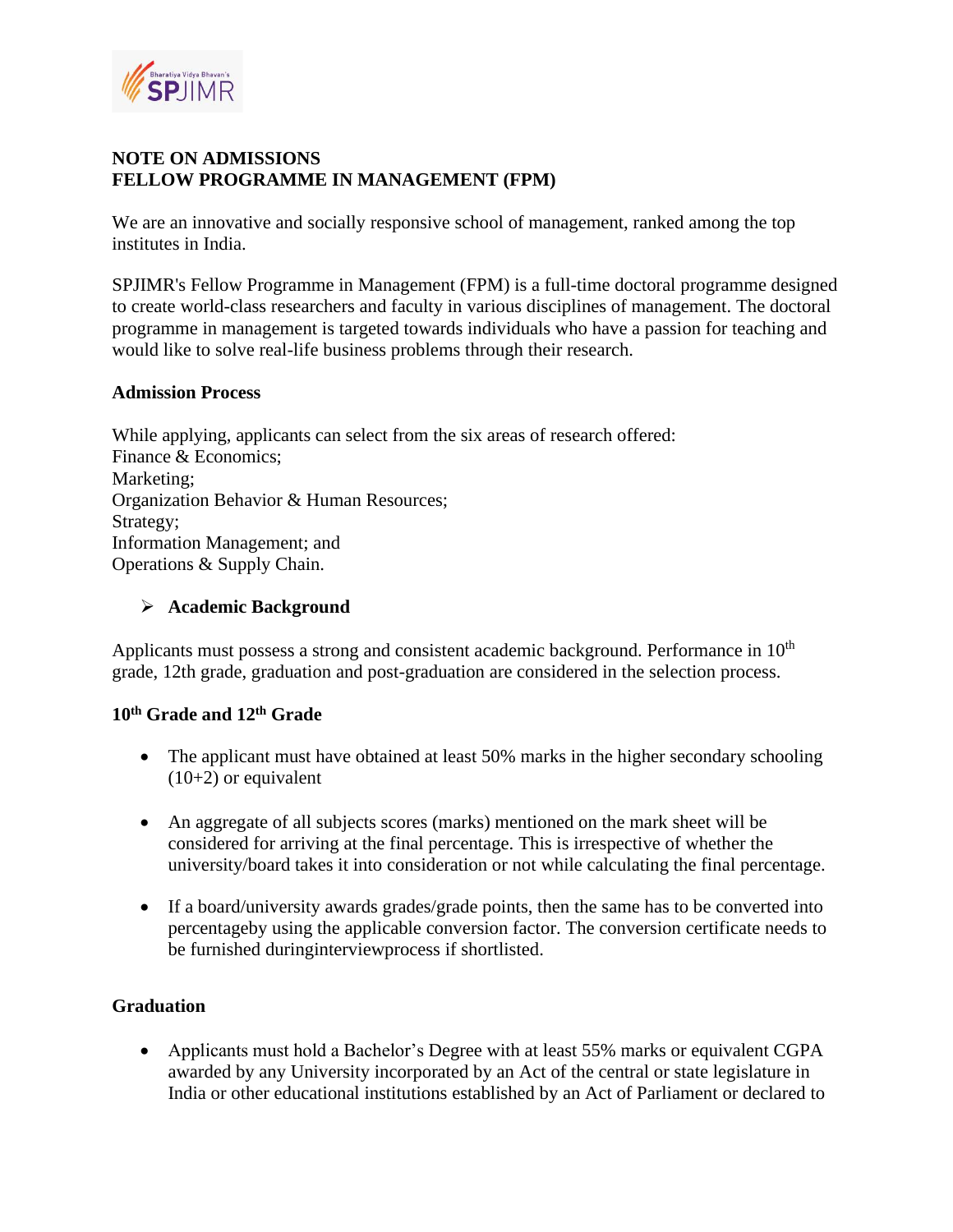

be deemed as a university under Section 3 of the UGC Act, 1956, or possess an equivalent qualification recognized by theMinistryof HRD, Governmentof India.

- Bachelor's degree or equivalent qualification obtained by applicants must entail a minimum of three years of education after completing higher secondary schooling (10+2) or equivalent. The percentage obtained by the applicant in the bachelor's degree would be based on the practice followed by the institution/university from where the applicant has obtained the degree. The degree awarded by an institute/university should be recognized by the Association of Indian Universities (AIU).
- If the applicants have undergone/completed an integrated master's degree or dual degree directly after their 12th, the percentage of marks obtained as per their institute/university norms, which is considered as equivalent to bachelor's degree, will be considered.
- If the applicants have undergone/completed a diploma directly after their  $10<sup>th</sup>$ , the percentage of marks obtained as per their institute/university norms, will be considered equivalent to 12<sup>th</sup> Percentage.
- Bachelors degree of Indian applicants who have studied/studies oversees awarded by a college/institute/university, should be recognized by the Association of Indian Universities (AIU)/other appropriate authorities.
- If the institute provides grades/CGPA instead of marks, a conversion of the same to equivalent percentage is mandatory. If no conversion factor is available/provided, then obtained CGPA needs to be multiplied by conversion factor of 10 to obtain the percentage. The conversion certificate needs to be furnished during the interview process if shortlisted. If no conversion factor exists, then a certificate from the institution/university certifying the practice needs to be provided during the interview process if shortlisted.
- A professional qualification like CA, ICWA, CS, with at least 55 percent marks

## **Post-Graduation**

- A Master's Degree / Equivalent in any discipline, with First Class or equivalent Grade Point Average awarded by any University incorporated by an Act of the central or state legislature in India or other educational institutions established by an Act of Parliament or declared to be deemed as a university under Section 3 of the UGC Act, 1956, or possess an equivalent qualification recognized by the Ministry of HRD, Government of India.
- Five-year/four-year Integrated Master's Degree in any discipline, with First Class or equivalent Grade Point Average.
- Master's degree of Indian applicants who have studied/studies oversees awarded by a college/institute/university, should be recognized by the Association of Indian Universities (AIU)/other appropriate authorities.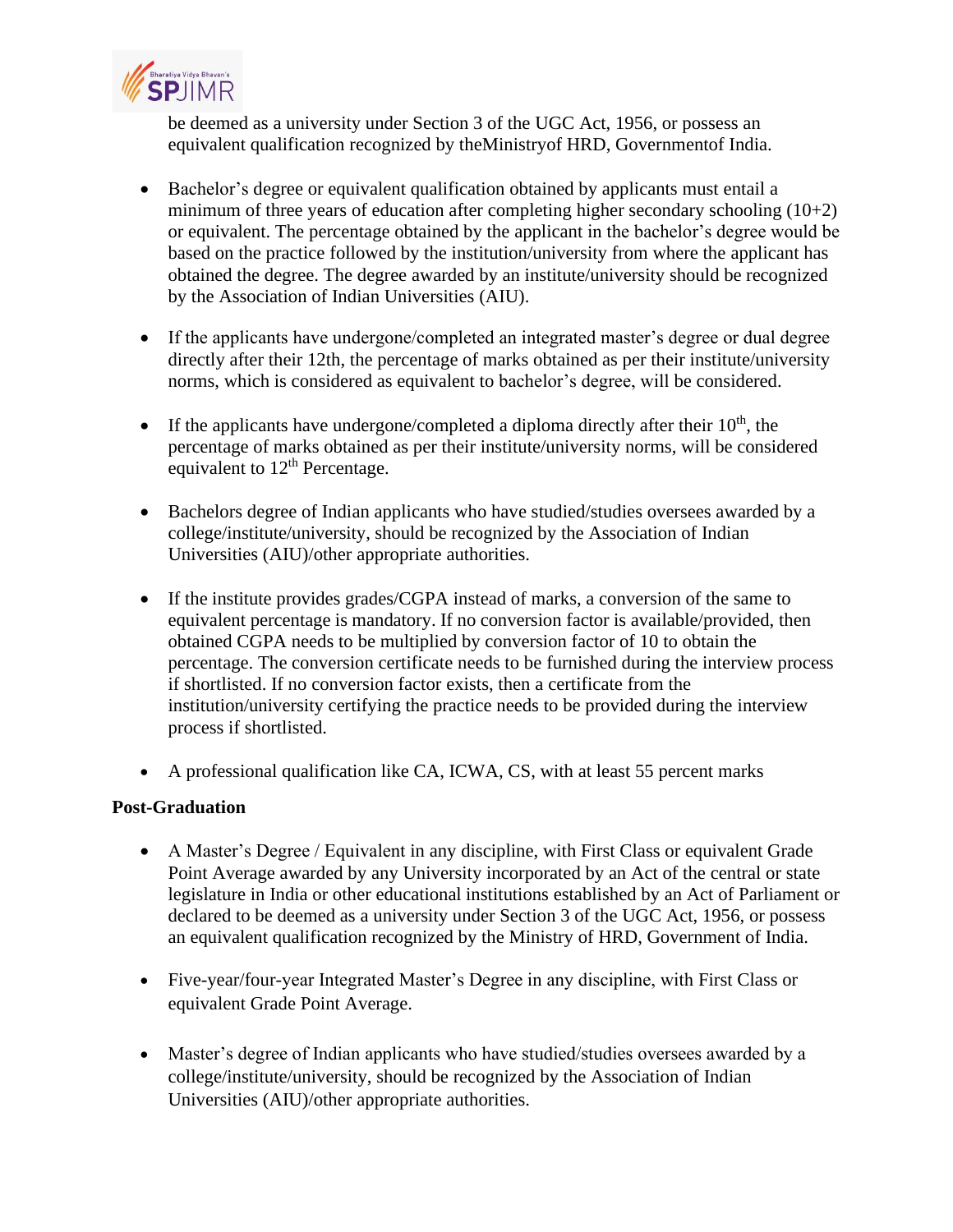

• If the institute provides grades/CGPA instead of marks, a conversion of the same to equivalent percentage is mandatory. If no conversion factor is available/provided, then obtained CGPA needs to be multiplied by conversion factor of 10 to obtain the percentage. The conversion certificate needs to be furnished during the interview process if shortlisted. If no conversion factor exists, then a certificate from the institution/university certifying the practice needs to be provided during the interview process if shortlisted.

## ➢ **Entrance Scores**

• CAT/GMAT/GRE/GATE/UGC-NET/UGC-JRF scores are accepted.

| <b>Test Score</b> | <b>Validity</b>                                     |
|-------------------|-----------------------------------------------------|
| <b>CAT</b>        | Taken in 2019, 2020, or 2021                        |
| <b>GMAT</b>       | Taken between 30 September 2017 – 30 September 2022 |
| <b>GRE</b>        | Taken between 30 September 2017 – 30 September 2022 |
| <b>GATE</b>       | Taken in 2018/2019/2020/2021/2022                   |
| $UGC-NET$         | Qualified                                           |
| UGC - JRF         | <b>Oualified</b>                                    |

• The validity of the tests are as follows:

- A valid GMAT/GRE/CAT/UGC-NET/UGC-JRF/GATE score is required for admission to the FPM at SPJIMR. However, those applicants who do not have their scores by the application deadline can still apply without the score. However, please note that admission offers would be made to applicants only when we receive a valid GMAT/GRE/CAT/UGC-NET/UGC-JRF/GATE score. Last date for submission of final entrance test scores **September 30, 2022.**
- **Alternatively, the applicant maybe be exempted from submitting the entrance exam scores if they hold PGDM/MBA degree from the following institutions/colleges: SPJIMR, MDI, IIMs, IIT depts. of management, XLRI, IRMA, TISS, ISI, XIMB, FMS.**
- In addition to the above mentioned entrance tests, applicants will sit for a Research Aptitude Test (RAT) before the personal interview session at SPJIMR.

# ➢ **Work Experience**

• Work experience of at least three years in corporate or academics is preferable. Work experience relevant to the applicant's specialisation or in a related discipline is considered.